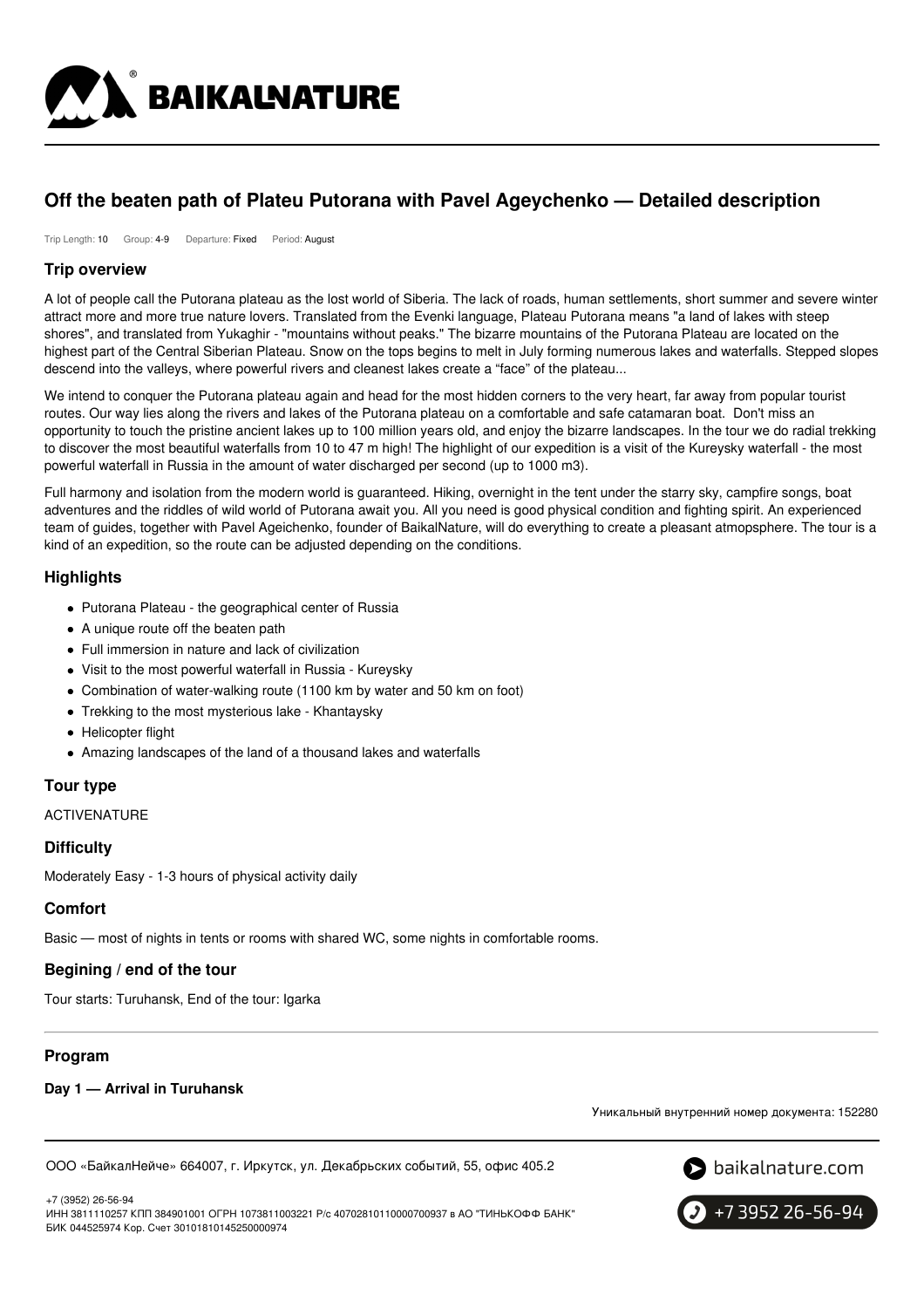

- 11:00 Arrival in Turukhansk and check in to the hotel
- 13:00 Lunch (Not included)
- 15:00 Free time in the city
- 19:00 Dinner (Not included)

Overnight in the hotel (Not included)

#### **Day 2 — Kureyskoe reservoir**

- 07:30 Breakfast (Not included)
- 09:00 Gathering a group at the airport
- 09:10 Departure to Svetlogorsk
- 10:00 Crossing the Kureyka river
- 13:00 Lunch
- 14:00 "Gates" of Lake Dupkun
- 19:00 Dinner

Overnight in the camp

Hotels: Camping,

### **Day 3 — Welcome to Plateu Putorana**

- 08:00 Early breakfast
- 09:00 Putorana plateu
- 13:00 Lunch in the camp
- 14:00 Trekking to waterfalls
- 19:00 Campfire
	- Overnight in the tent

Hotels: Camping,

#### **Day 4 — Most powerful waterfall**

- 07:30 Early breakfast
- 08:00 Departure by boat
- 13:00 Lunch-picnic
- 14:00 Trekking to the Big Kureysky waterfall
- 19:00 Dinner Overnight in the tent Hotels: Camping,

#### **Day 5 — Canyon of the river Kureyka**

- 08:00 Breakfast
- 11:00 Return way to the boat
- 13:00 Lunch
- 14:00 Canyon of Kureyka river
- 19:00 Campfire

Overnight in the camp

Hotels: Camping,

#### **Day 6 — Putorana from above**

Уникальный внутренний номер документа: 152280

ООО «БайкалНейче» 664007, г. Иркутск, ул. Декабрьских событий, 55, офис 405.2



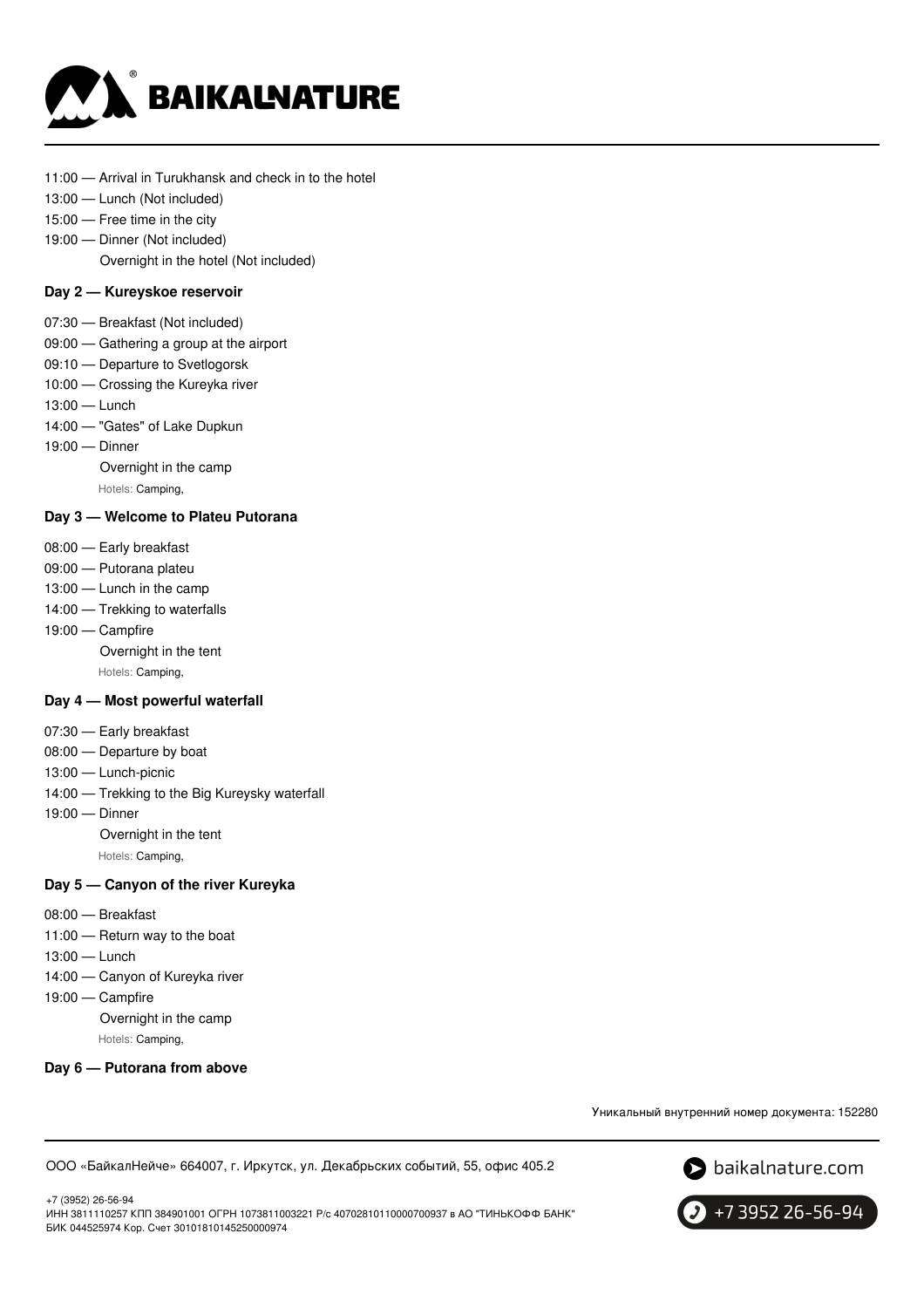

- 09:00 Breakfast
- 10:00 Trekking to the observation point
- 13:00 Lunch
- 14:00 Returning to the camp
- 19:00 Dinner in the camp Overnight in the tent Hotels: Camping,

#### **Day 7 — Waterfalls of Putorana**

- 09:00 Breakfast
- 10:00 Departure to the river Gagarya-2
- 13:00 Lunch picnic
- 15:00 Return to the camp and mobile banya
- 19:00 Dinner

Overnight in the tent

Hotels: Camping,

#### **Day 8 — Back to Svetlogorsk**

- 09:00 Breakfast
- 11:00 Departure to Svetlogorsk
- 13:00 Lunch-picnic
- 17:00 Camping
- 19:00 Dinner on fire
	- Overnight in the tent

Hotels: Camping,

### **Day 9 — Flight to Turuhansk**

- 08:00 Breakfast
- 09:00 Departure to Svetlogorsk
- 13:00 Lunch
- 14:00 Arrival to Svetlogorsk and flight to Turukhansk
- 17:00 Check-in the hotel (Not included)
- 19:00 Dinner (Not included) Overnight in the hotel (Not included)

#### **Day 10 — End of the programme**

| 09:00 – Breakfast in the hotel (Not included)  |  |
|------------------------------------------------|--|
| 11:00 - Transfer to the airport (Not included) |  |

### **Departures**

+7 (3952) 26-56-94

| <b>Start</b> | End        | <b>Basic price per person</b> |
|--------------|------------|-------------------------------|
| 21.08.2022   | 30.08.2022 | 173800.00 RUB                 |

#### **Note**

Уникальный внутренний номер документа: 152280

ООО «БайкалНейче» 664007, г. Иркутск, ул. Декабрьских событий, 55, офис 405.2



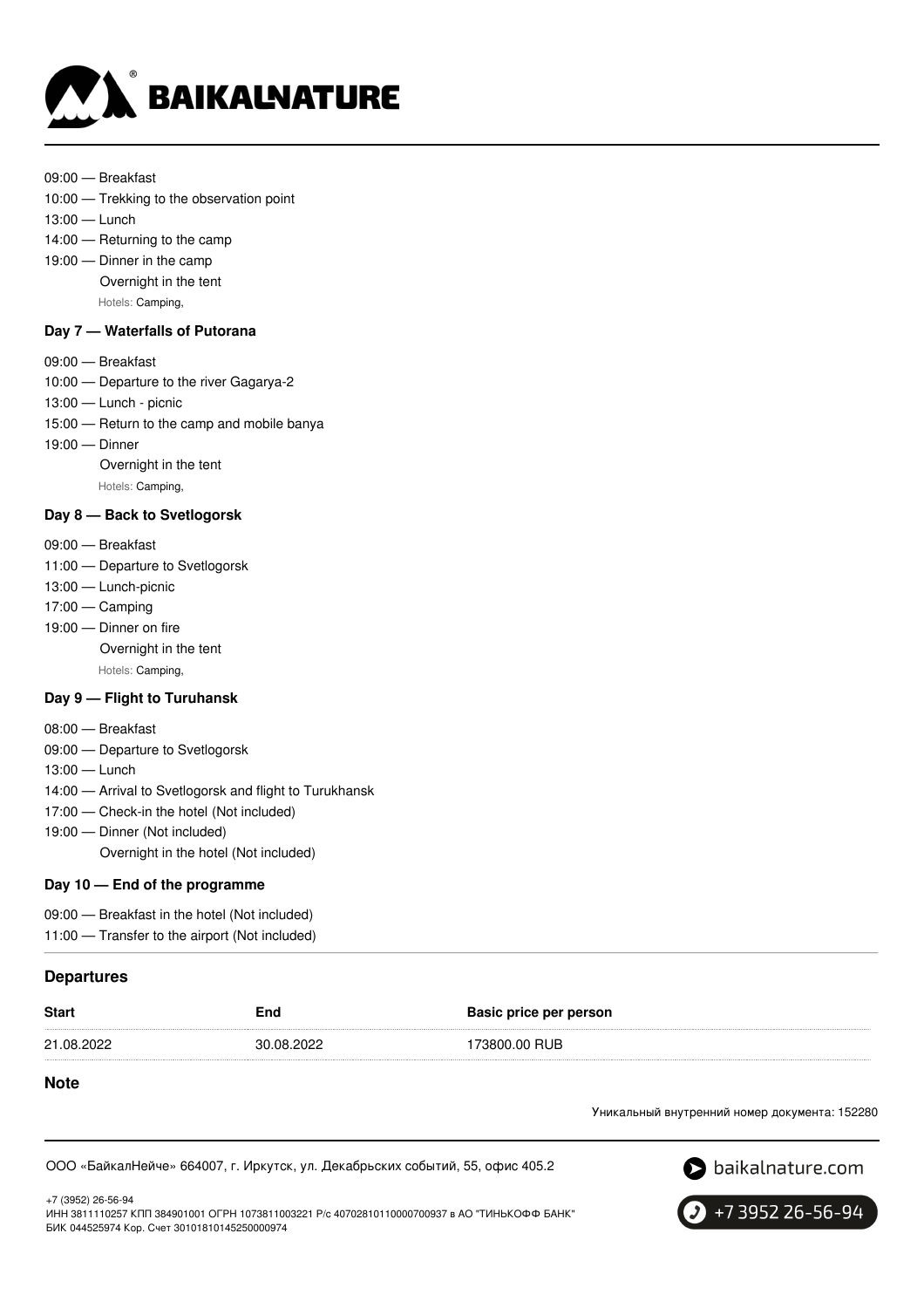**BAIKALNATURE** 

The price given is for a group of 4 people. If there are less than 4 persons, the price of the tour will be recalculated. It is possible to get to the Turuhansk city by plane or ship from Krasnoyarsk. Airline tickets from 14,000 rubles (price 2021) The cost of ship ticket is from 6,000 rubles to 28,000 rubles depending on the category of the cabin (prices 2021) Accommodation and transfer in Turuhansk is not included on 1 and 9 days. Opptionally, we can arrange it for you. Payment on site in cash. Please note that the weather conditions on the plateau Putorana are changeable. Also, there can be a lot of insects in the summer, make sure to take repellents. Please, follow our check-list before the departure. The tour includes easy radial hikes to the waterfalls (500 m to 2 km), however during trekking to the Big Kureysky waterfall with an overnight stay, equipment will be divided between all participants. This route is a kind of expedition, so the itinerary can be changed according to the weather conditions as well as unforeseen events. \*\*\*IMPORTANT: For the foreign residents it's needed to get a special entry permit. The documents should be filed 2-3 months before the departure. For getting this document we need: - the notarised translation of your passport in Russia (all pages); - the copy of the visa. Don't hesitate to contact us for all details. TERMS OF PAYMENT AND CANCELLATON POLICY: For booking the tour you need to pay 30 % from the cost of the tour. The rest amount should be paid two month before the departure. in case of tour cancellation from 30 to 14 days before the departure, the cancellation fees in amount of 30 % is due; in case of tour cancellation less than 14 days before the departure, the cancellation fees in amount of 100 % is due

# **What's included**

### **Price includes**

- English-speaking guide
- Accommodation as per itinerary
- Transport as per itinerary
- Reserves and national parks entrance permissions
- Letter of invitation
- Meals according to the program

# **Checklist & Equipment**

You will need in Russia and Mongolia in winter:

- to protect yourself from the cold weather;
- to protect yourself from the wind;
- to protect your feet from moisture;
- to protect yourself from the sun's reflection from ice and snow.
- Allow the system of "three layers":

The first layer, called "second skin", determines the performance of the other two layers. It will transport sweat to the next layer and dry quickly to avoid cooling after exercise. Therefore forget the cotton retains moisture in the skin and choose underwear in synthetic fabrics.

- The second layer must keep the heat of the body as long as possible. Warm synthetic or mixed (wool or fleece turtleneck sweater) fabrics, that dry quickly, are preferable.
- The third layer should protect you against wind and moisture. Choose a jacket, long enough, 100% waterproof, preferably with hood.

We recommend you to pack all your stuff in two bags: a small backpack and a large travelling bag.

SMALL BACKPACK: will be useful for carrying your personal belongings during the day (camera, film, personal medication, bottled water, etc.) You will also use it as hand luggage during air travel for all your heavy (to lighten the travel bag in the luggage compartment), fragile (camera, etc.) and necessary (toilet bag, etc.) things.

BIG BACKPACK: must contain the rest of your stuff. It will be in the luggage compartment during the flight. You will bring it during some days of the trekking.

# **Recommended checklist**

Sunglasses Sleeping bag rated from 0° C to +15° C

Уникальный внутренний номер документа: 152280

ООО «БайкалНейче» 664007, г. Иркутск, ул. Декабрьских событий, 55, офис 405.2



+7 (3952) 26-56-94 ИНН 3811110257 КПП 384901001 ОГРН 1073811003221 Р/с 40702810110000700937 в АО "ТИНЬКОФФ БАНК" БИК 044525974 Кор. Счет 30101810145250000974

#### **Price does not include**

- Medical insurance
- Personal expenses and tips
- Visa fees and travel insurance
- Transfer to airport / railway station on last day

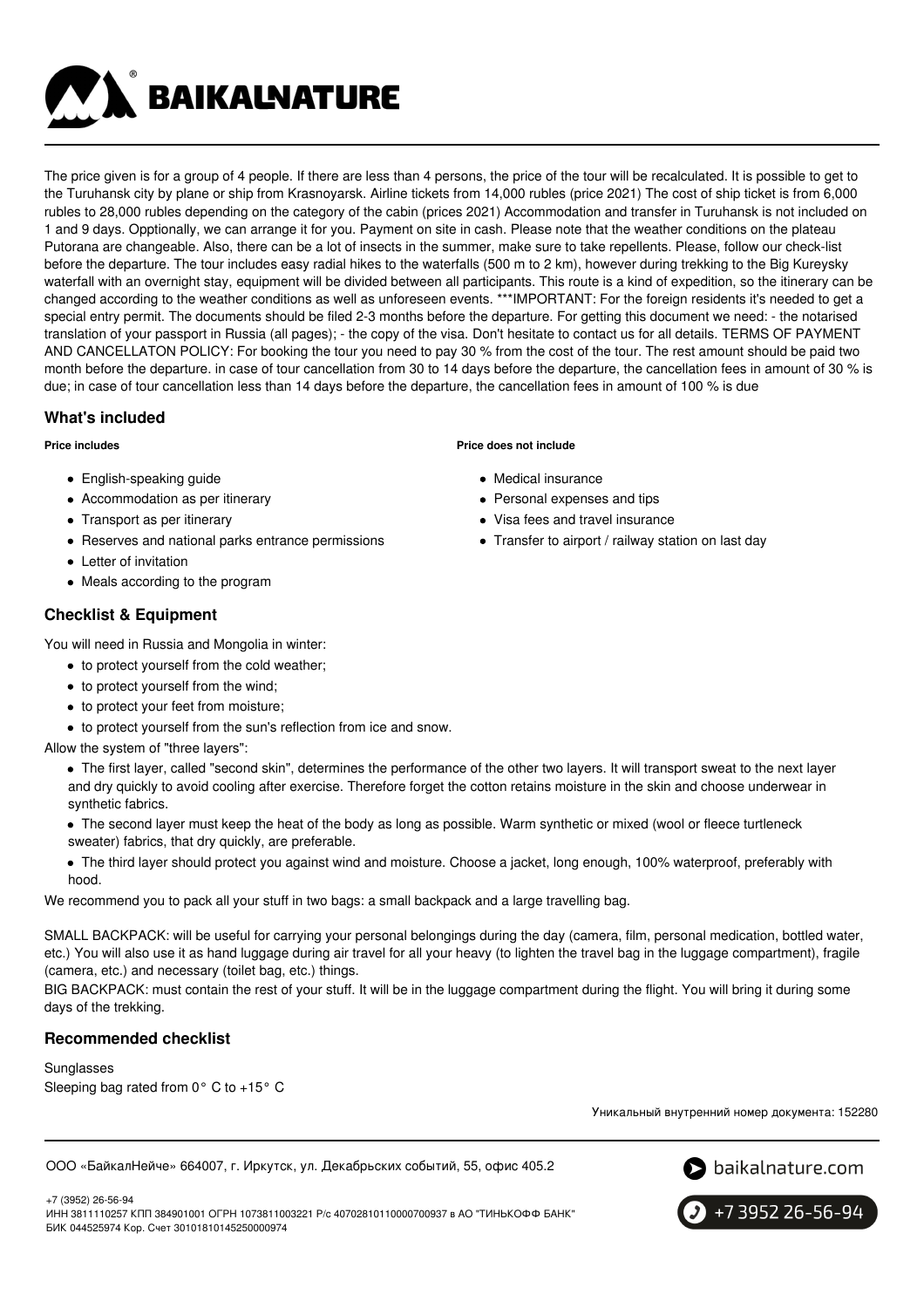

Raincoat or wind and waterproof shell jacket (with hood !) Large 70 - 85 litres backpack Thermal underwear Windproof waterproof pants and jacket (GORE-TEX, EVENT, SIMPA-TEX) Trekking socks Trekking pants Long sleeve shirts or sweatshirts T-shirts Socks Cap or hat to protect against sun Comfortable walking shoes (like Vibram or similar) Sunscreen for skin and lips Mosquito net for face Flask Fleece jacket or warm sweater Towel Swimsuit Important travel documents: Passport and visa, original or electronic airplane tickets (with a sets of photocopies kept separately), bank card Tick and mosquitoes repellent spray Photo / video camera Camping mat Telescopic sticks

#### **Meals**

Cold lunch and hot dinner, cooked on an open fire in the evening.

### **Visa**

You need a tourist visa to travel to Russia. It can be issued for a maximum period of 30 days. Your passport has to be valid for at least six months after the expiry date of your visa and to have at least two blank pages.

BaikalNature offers visa support and has created "BaikalNature letter of invitation" package. If you buy a BaikalNature tour, this package is absolutely free; when you buy any other BaikalNature service, you will have to pay for this package. For more information please conact your nearest Russian Embassy or Visa Application Center.

#### **Money**

The Russian currency is ruble. In all cities and many large villages of Russia, you can easily withdraw rubles, using a Visa or MasterCard, from ATMs, located in banks, department stores or hotel lobbies, some of them are open 24 hours a day. If you have euros or dollars with you, exchange offices will allow you to change them easily in the cities, seldom in the countryside. However, it can be difficult to exchange traveler's checks, even in cities.

### **Tipping**

All persons who compose the BaikalNature travel team (guides, drivers, cooks, etc.) are paid a decent wage for their services and do not expect any tips from you. So you have no obligation to leave anything. If you really want to express your satisfaction by leaving a gratuity, and if it is in foreign currency, be aware that torn or glued coins and banknotes cannot be exchanged. Anyway, thank you for your tips, left at your discretion in envelopes.

### **Health**

Provide a first aid kit that includes among other items:

Уникальный внутренний номер документа: 152280

ООО «БайкалНейче» 664007, г. Иркутск, ул. Декабрьских событий, 55, офис 405.2